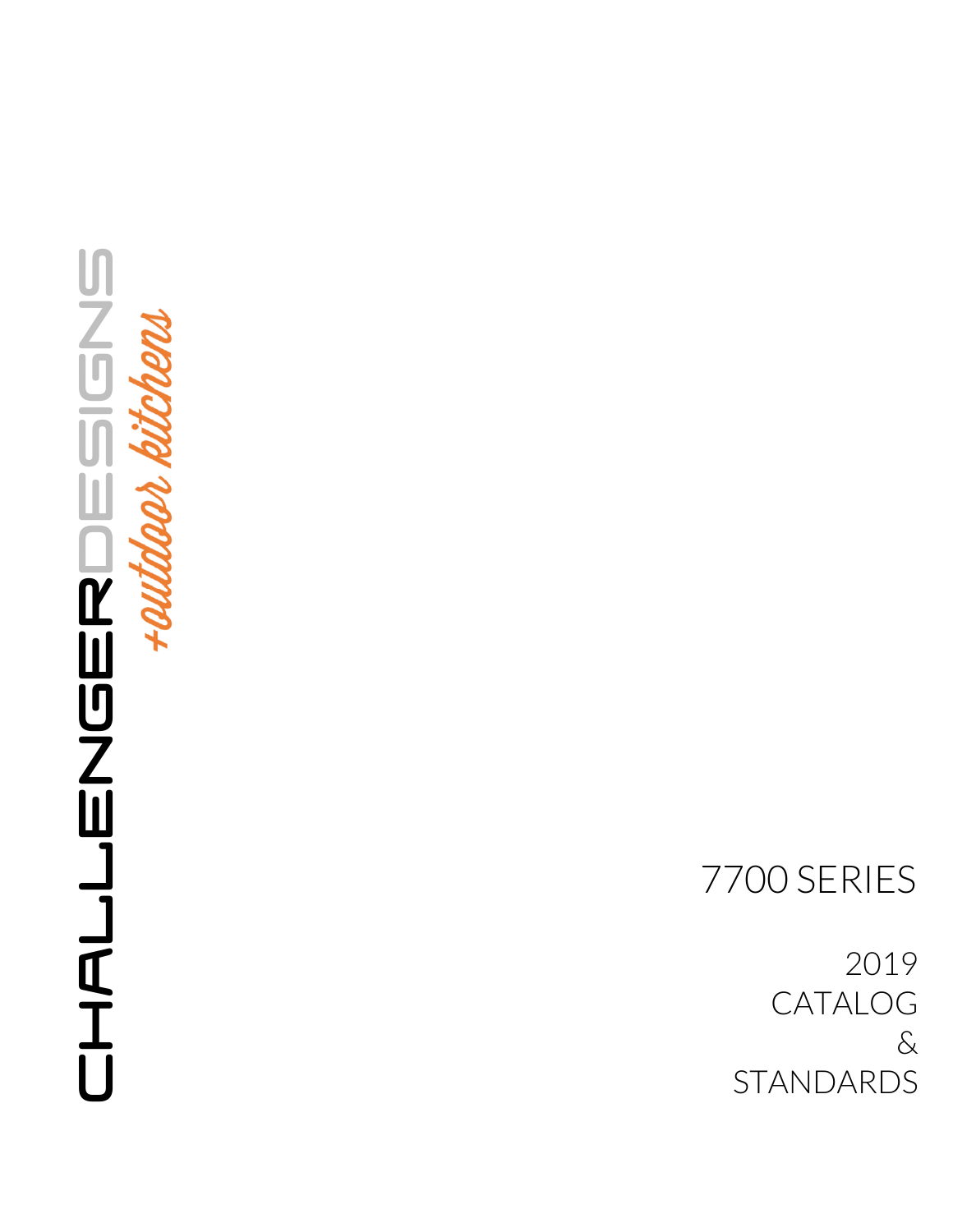



| <b>DOOR STYLE OPTIONS</b>   | STANDARD<br><b>PAN</b><br><b>DOOR</b>                                                       | <b>SHAKER</b><br><b>DOOR</b> |              |  |
|-----------------------------|---------------------------------------------------------------------------------------------|------------------------------|--------------|--|
|                             | LIMITED AVAILABILITY ON CUSTOMIZATION- PRICES TBD AT TIME OF REQUEST; MINIMUM 20% UP-CHARGE |                              |              |  |
|                             |                                                                                             | <b>ITEM</b>                  | <b>WIDTH</b> |  |
|                             |                                                                                             | 3DBC-153528                  | 15"          |  |
| Outdoor Drawer<br>3-Drawers |                                                                                             | 3DBC-183528                  | $18"$        |  |
|                             |                                                                                             | 3DBC-213528                  | $21"$        |  |
|                             |                                                                                             | 3DBC-243528                  | 24"<br>27"   |  |
|                             |                                                                                             | 3DBC-273528<br>3DBC-303528   | 30"          |  |
|                             |                                                                                             | 3DBC-333528                  | $33"$        |  |
|                             |                                                                                             | 3DBC-363528                  | 36"          |  |
|                             | 1 Drawer: 5"H                                                                               |                              |              |  |
|                             | Drawer 2 -3: 9.75"H                                                                         |                              |              |  |
|                             |                                                                                             | <b>ITEM</b>                  | <b>WIDTH</b> |  |
|                             |                                                                                             | ODBC-153528                  | 15"W         |  |
|                             |                                                                                             | ODBC-183528                  | 18" W        |  |
|                             |                                                                                             | ODBC-213528                  | 21" W        |  |
| 4-Drawers                   |                                                                                             | ODBC-243528                  | 24" W        |  |
| Outdoor Drawer              |                                                                                             | ODBC-273528                  | 27" W        |  |
|                             |                                                                                             | ODBC-303528                  | 30" W        |  |
|                             | Drawers 1-3:5"H                                                                             | ODBC-333528                  | 33" W        |  |
|                             | Drawer 4: 7"H                                                                               | ODBC-363528                  | 36" W        |  |
|                             |                                                                                             | <b>ITEM</b>                  | <b>WIDTH</b> |  |
|                             |                                                                                             | OSB-183528                   | 18"          |  |
| Sink                        |                                                                                             | OSB-213528                   | $21"$        |  |
|                             |                                                                                             | OSB-243528                   | 24"          |  |
|                             |                                                                                             | OSB-273528                   | $27"$        |  |
| Outdoor 9                   |                                                                                             | OSB-303528                   | $30^{\circ}$ |  |
|                             |                                                                                             | OSB-333528                   | $33^{\circ}$ |  |
|                             |                                                                                             | OSB-363528                   | $36"$        |  |
|                             | False Panel at Top                                                                          | OSB-393528                   | 39"          |  |
|                             | 12" - 24" = 1 Door (LH or RH)                                                               | OSB-423528                   | 42"          |  |
|                             | $27" - 48" = 2 Door (LH/RH)$                                                                | OSB-453528                   | $45"$        |  |
|                             |                                                                                             | OSB-483528                   | $48$ "       |  |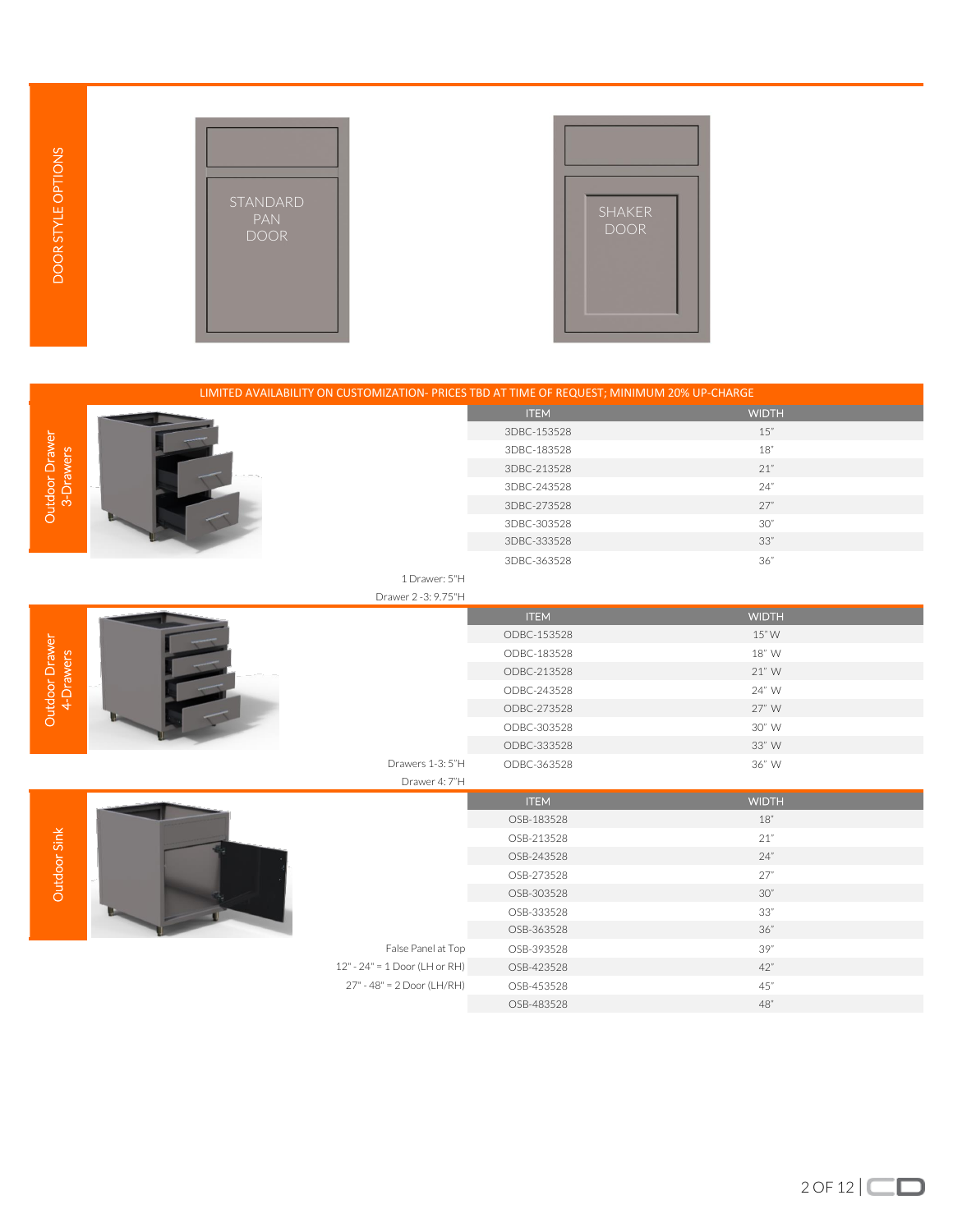|                                    |                                                     | <b>ITEM</b>  | <b>WIDTH</b>        |
|------------------------------------|-----------------------------------------------------|--------------|---------------------|
| Outdoor Single Drawer<br>Door      |                                                     | OSDDB-153528 | $15"$               |
|                                    |                                                     | OSDDB-183528 | $18"$               |
|                                    |                                                     | OSDDB-213528 | 21"                 |
|                                    |                                                     | OSDDB-243528 | 24"                 |
|                                    |                                                     | OSDDB-273528 | 27"                 |
|                                    |                                                     | OSDDB-303528 | $30"$               |
|                                    | 1 Drawer: 5"H                                       | OSDDB-333528 | $33"$               |
|                                    | 1 Full Width Shelf                                  | OSDDB-363528 | $36"$               |
|                                    | 12" - 24" = 1 Door (LH or RH)                       |              |                     |
|                                    | $27" - 36" = 2 Door (LH/RH)$                        |              |                     |
|                                    |                                                     | <b>ITEM</b>  | <b>WIDTH</b>        |
|                                    |                                                     | ODB-123528   | $12"$               |
| Outdoor Door                       |                                                     | ODB-153528   | 15"                 |
|                                    |                                                     | ODB-183528   | $18"$               |
|                                    |                                                     | ODB-213528   | $21\ensuremath{''}$ |
|                                    |                                                     | ODB-243528   | 24"                 |
|                                    |                                                     | ODB-273528   | 27"                 |
|                                    |                                                     | ODB-303528   | $30"$               |
|                                    |                                                     | ODB-333528   | $33"$               |
|                                    | 1 Full Width Shelf                                  | ODB-363528   | 36"                 |
|                                    | 12" - 24" = 1 Door (LH or RH)                       | ODB-393528   | 39                  |
|                                    | $27" - 54" = 2 Door (LH/RH)$                        | ODB-483528   | $48"$               |
|                                    |                                                     | ODB-543528   | 54"                 |
|                                    |                                                     |              |                     |
|                                    |                                                     | <b>ITEM</b>  | <b>WIDTH</b>        |
| Outdoor Internal<br>Slide-Out Door |                                                     | OISDB-243528 | 24"                 |
|                                    |                                                     |              |                     |
|                                    |                                                     |              |                     |
|                                    |                                                     |              |                     |
|                                    |                                                     |              |                     |
|                                    |                                                     |              |                     |
|                                    |                                                     |              |                     |
|                                    |                                                     |              |                     |
|                                    | 2 Internal Slide Outs (1 Top Middle, 1 Floor Mount) |              |                     |
|                                    | 1 Door (LH or RH)                                   |              |                     |
|                                    |                                                     | <b>ITEM</b>  | <b>WIDTH</b>        |
|                                    |                                                     | OICCB-403528 | 40"                 |
|                                    |                                                     |              |                     |
|                                    |                                                     |              |                     |
|                                    |                                                     |              |                     |
| Outdoor Inside Corner              |                                                     |              |                     |
|                                    |                                                     |              |                     |
|                                    |                                                     |              |                     |

|                     | <b>ITEM</b>  | <b>WIDTH</b> |
|---------------------|--------------|--------------|
| $\overline{\sigma}$ | OISDB-243528 | 24"          |
| $\sim$<br>ഗ         |              |              |





1 Door (LH or RH) 1 Full Width Shelf Door Width = 13 ¾" CANNOT be at End of Cabinet Run or Beside Opening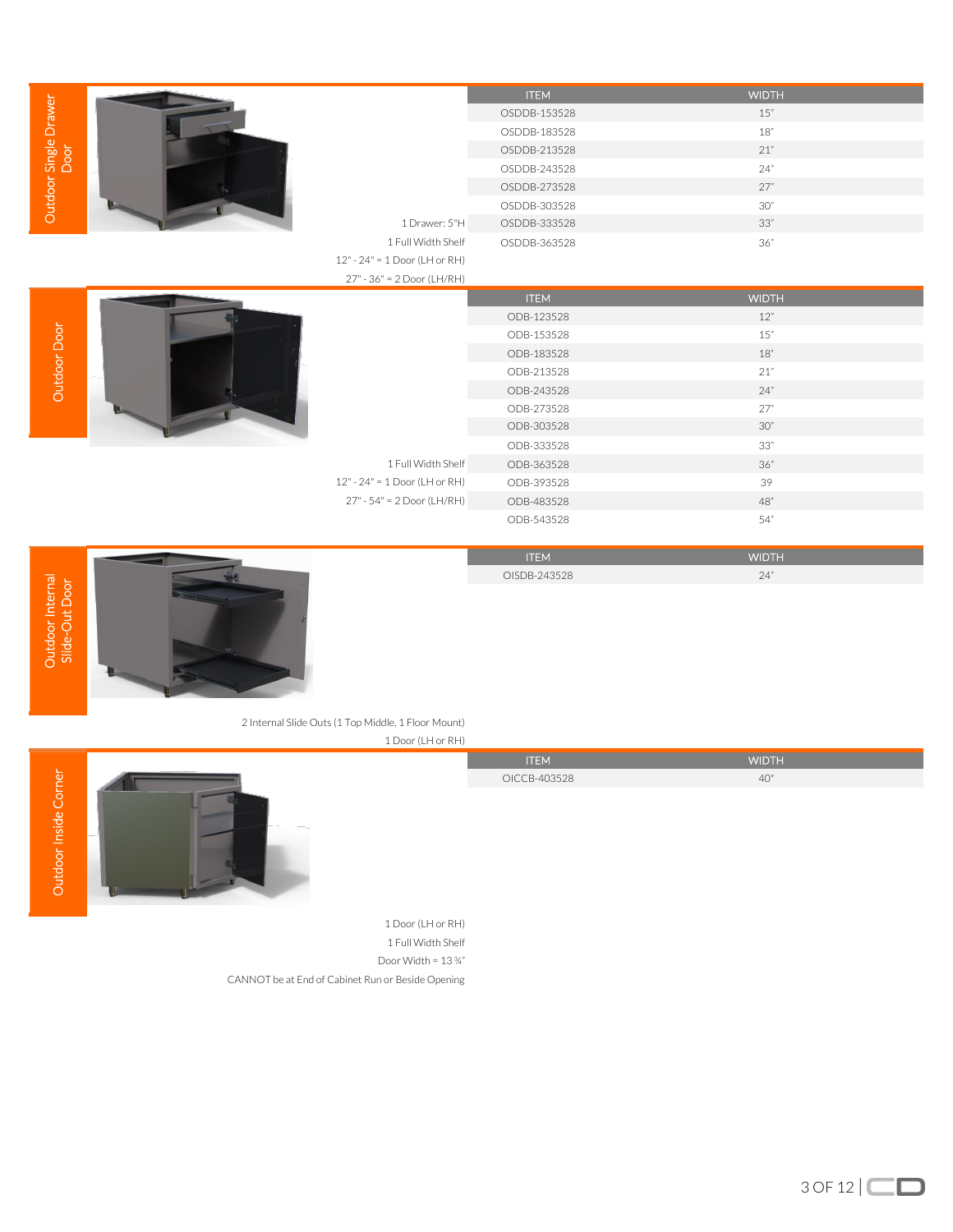|                                   |                                            | <b>ITEM</b>   | <b>WIDTH</b>        |
|-----------------------------------|--------------------------------------------|---------------|---------------------|
|                                   |                                            | OBBC-483528   | $48$ "              |
|                                   |                                            |               |                     |
| Outdoor Blind                     |                                            |               |                     |
|                                   |                                            |               |                     |
|                                   |                                            |               |                     |
|                                   |                                            |               |                     |
|                                   |                                            |               |                     |
|                                   | 1 Door (LH or RH)                          |               |                     |
|                                   | 1 Full Width Shelf                         |               |                     |
|                                   |                                            | <b>ITEM</b>   | <b>WIDTH</b>        |
|                                   |                                            | OBBCRA-483528 | $48"$               |
| Outdoor Blind with Rear<br>Access |                                            |               |                     |
|                                   |                                            |               |                     |
|                                   |                                            |               |                     |
|                                   |                                            |               |                     |
|                                   |                                            |               |                     |
|                                   |                                            |               |                     |
|                                   |                                            |               |                     |
|                                   | 2-Door (LH or RH)                          |               |                     |
|                                   | 1 Full Width Shelf                         |               |                     |
|                                   |                                            | <b>ITEM</b>   | <b>WIDTH</b>        |
| Outdoor Pull-Out Propane          |                                            | OPC-213528    | $21^{\circ}$        |
|                                   |                                            |               |                     |
|                                   |                                            |               |                     |
|                                   |                                            |               |                     |
|                                   |                                            |               |                     |
|                                   |                                            |               |                     |
|                                   |                                            |               |                     |
|                                   |                                            |               |                     |
|                                   | 1 Drawer: 5"H                              |               |                     |
|                                   | Slide Out Tray for LP Tank                 |               |                     |
|                                   |                                            | <b>ITEM</b>   | <b>WIDTH</b>        |
|                                   |                                            | ODPC-183528   | $18"$               |
| Outdoor Drop-in Propane           |                                            | ODPC-243528   | $24"$               |
|                                   |                                            |               |                     |
|                                   |                                            |               |                     |
|                                   |                                            |               |                     |
|                                   |                                            |               |                     |
|                                   |                                            |               |                     |
|                                   |                                            |               |                     |
|                                   |                                            |               |                     |
|                                   |                                            |               |                     |
|                                   | 1 Drawer: 5"H, 1 Door (LH or RH)           |               |                     |
|                                   | Laser Cut Hole for LP Tank in Floor        |               |                     |
|                                   |                                            | <b>ITEM</b>   | <b>WIDTH</b>        |
|                                   |                                            | OWBC-183528   | $18\ensuremath{''}$ |
| Outdoor Waste Bin                 |                                            | OWBC-243528   | $24"$               |
|                                   |                                            |               |                     |
|                                   |                                            |               |                     |
|                                   |                                            |               |                     |
|                                   |                                            |               |                     |
|                                   | 1 Drawer: 5" H                             |               |                     |
|                                   |                                            |               |                     |
|                                   | Slide Out Waste Bin Tray                   |               |                     |
|                                   | 18" Single Waste Bin, 24" Double Waste Bin |               |                     |
|                                   |                                            |               |                     |
|                                   |                                            |               |                     |

 $4$  OF 12  $\Box$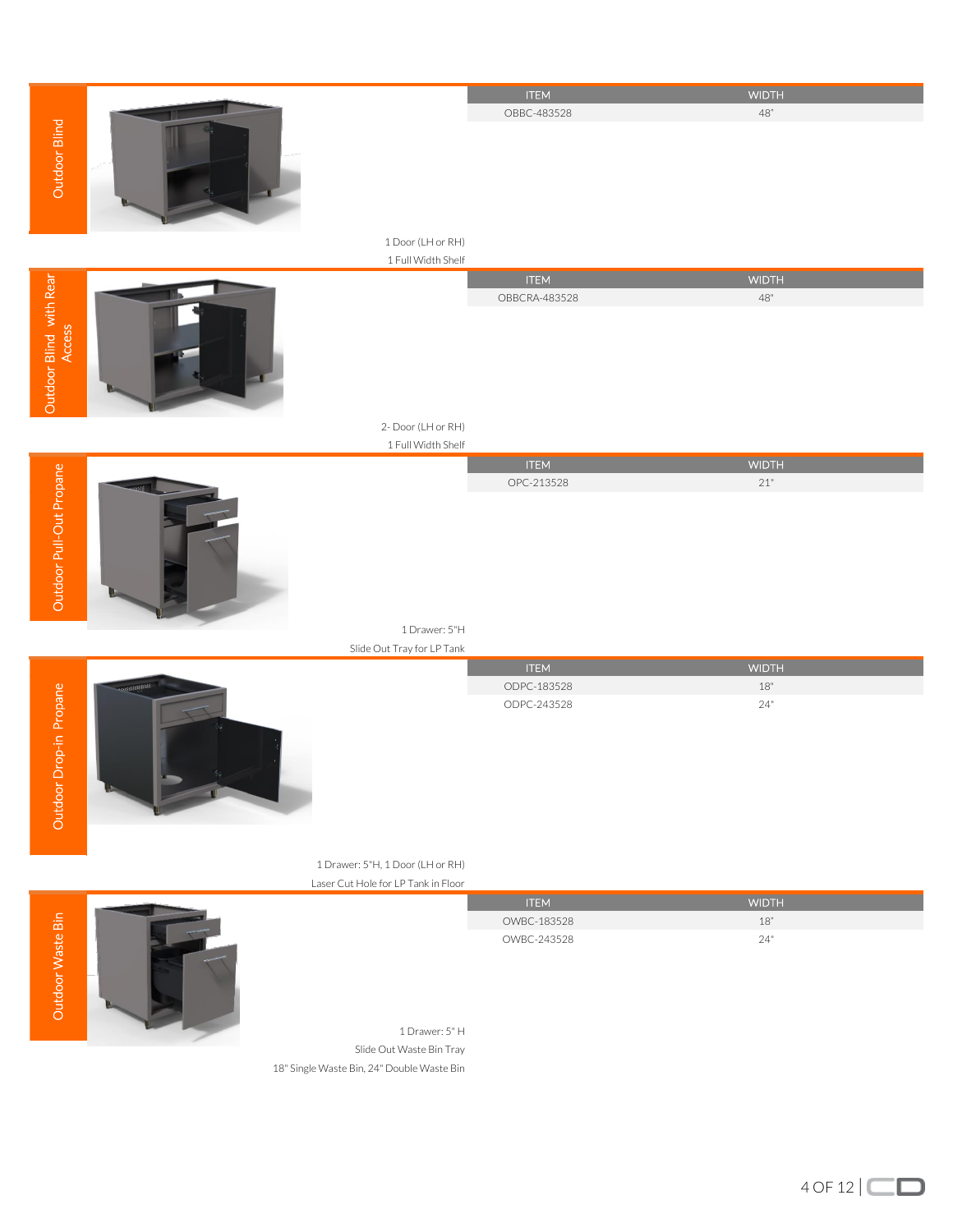|                                 |                                            | <b>ITEM</b>  | <b>WIDTH</b>                              |
|---------------------------------|--------------------------------------------|--------------|-------------------------------------------|
|                                 |                                            | OOSU-243528  | 24"                                       |
| Outdoor Open Shelf              |                                            |              |                                           |
|                                 |                                            |              |                                           |
|                                 |                                            |              |                                           |
|                                 |                                            |              |                                           |
|                                 |                                            |              |                                           |
|                                 | CANNOT be used with an Outdoor Island Base |              |                                           |
|                                 |                                            | <b>ITEM</b>  | <b>WIDTH</b>                              |
|                                 |                                            | OOCU-243528  | 24"                                       |
|                                 |                                            |              |                                           |
|                                 |                                            |              |                                           |
|                                 |                                            |              |                                           |
| Outdoor Open Storage            |                                            |              |                                           |
|                                 | 1 Adjustable Shelf                         |              |                                           |
|                                 | Power Coat Finished Interior               |              |                                           |
|                                 |                                            | <b>ITEM</b>  | <b>WIDTH</b>                              |
|                                 |                                            | OGGBD-363528 | 36"                                       |
|                                 |                                            | OGGBD-423528 | 42"                                       |
|                                 |                                            | OGGBD-453528 | 45"                                       |
| <b>utdoor Grill</b><br>DEEP CUT |                                            |              | Please Provide Appliance(s) Brand & Model |



## 1 Adjustable Shelf

Outdoor Grill<br>DEEP CUT Outdoor Grill

Outdoor Side Burner or Grill



| <b>ITEM</b>                                      | <b>WIDTH</b> |  |  |
|--------------------------------------------------|--------------|--|--|
| OGGBD-363528                                     | 36"          |  |  |
| OGGBD-423528                                     | 42"          |  |  |
| OGGBD-453528                                     | 45"          |  |  |
| <b>Dlogge Drougle Appliance(s) Prand C Model</b> |              |  |  |

Custom Appliance Skirt at Top: 16" Tall 2 Door (LH/RH) Vented in Floor and Back Panel Does not Accommodate a LP Tank

|                                  | <b>ITEM</b> | <b>WIDTH</b> |
|----------------------------------|-------------|--------------|
|                                  | OGGB-183528 | 18"          |
|                                  | OGGB-213528 | 21"          |
|                                  | OGGB-243528 | 24"          |
|                                  | OGGB-273528 | 27"          |
|                                  | OGGB-303528 | 30"          |
|                                  | OGGB-333528 | 33"          |
|                                  | OGGB-363528 | 36"          |
| Custom Appliance Skirt: 12" Tall | OGGB-393528 | 39"          |
| 18" - 27" - Side Burner          | OGGB-423528 | 42"          |
| 30" -66" - Gas Grill Base        | OGGB-453528 | 45"          |
| $12" - 24" = 1 Door (LH or RH)$  | OGGB-483528 | 48"          |
| 27" - 48" = 2 Door (LH/RH)       | OGGB-513528 | 51"          |
| 51"-54"= 3 Door (LH/RH/RH)       | OGGB-543528 | 54"          |
| 57" - 66" = 4 Door (LH/RH/LH/RH) | OGGB-573528 | 57"          |
| Vented in Floor and Back Panel   | OGGB-603528 | 60"          |
| Does not Accommodate a LP Tank   | OGGB-633528 | 63"          |
|                                  | OGGB-663528 | 66"          |

Please Provide Appliance(s) Brand & Model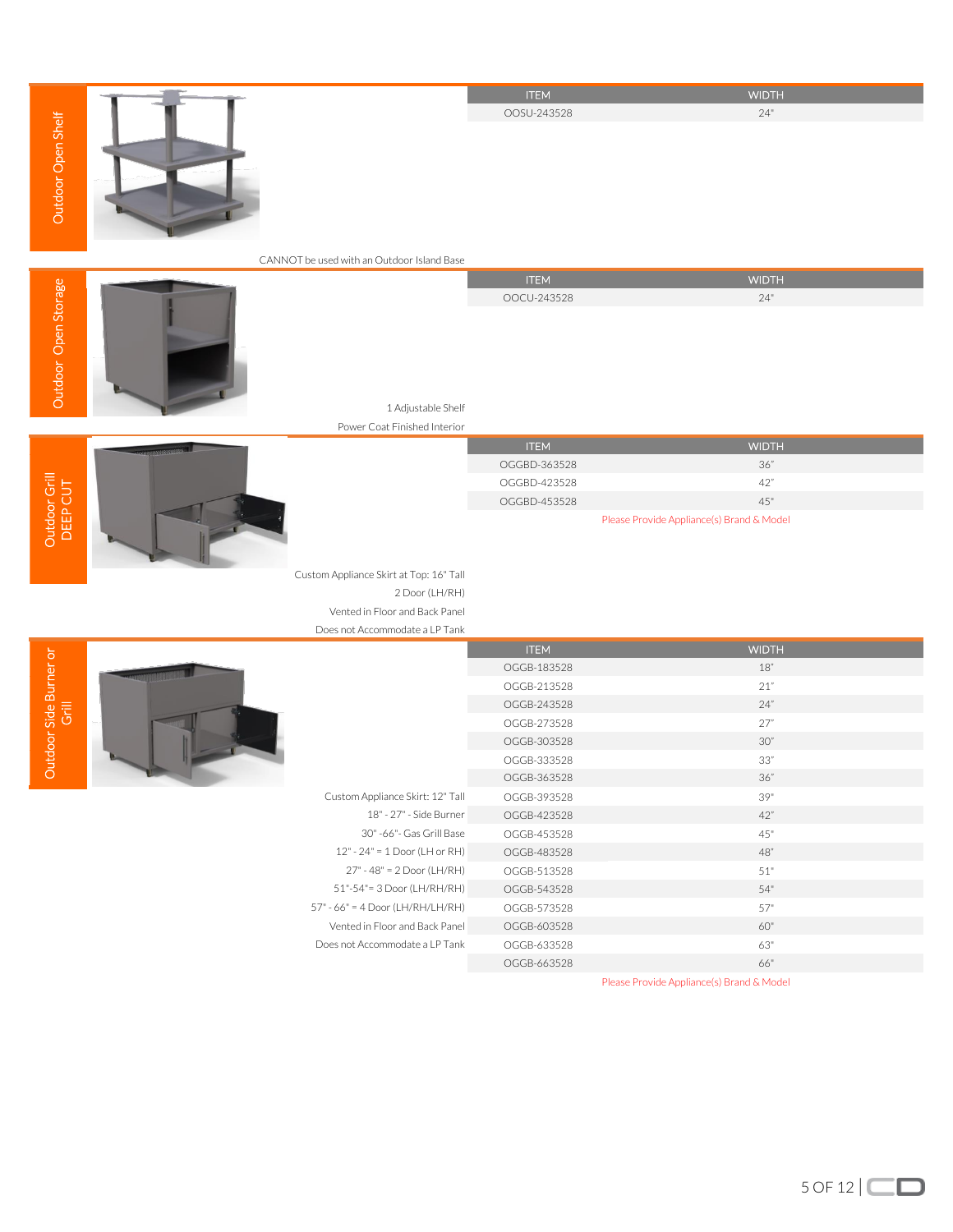|                                         | <b>ITEM</b>   | <b>WIDTH</b>                              |
|-----------------------------------------|---------------|-------------------------------------------|
|                                         | OGGWDB-363528 | 36"                                       |
|                                         | OGGWDB-423528 | 42"                                       |
|                                         | OGGWDB-483528 | 48"                                       |
|                                         |               | Please Provide Appliance(s) Brand & Model |
| Custom Appliance Skirt at Top: 12" Tall |               |                                           |

Custom Appliance Skirt at Top: 12" Tall Custom False Panel in Front for Warming Drawer Vented in Floor and Back Panel Does not Accommodate a LP Tank

|                               | DUES HULMCCUTHHOUGLE & LI TAHN |              |              |  |
|-------------------------------|--------------------------------|--------------|--------------|--|
|                               |                                | <b>ITEM</b>  | <b>WIDTH</b> |  |
| ഗ<br>$\overline{\phantom{a}}$ |                                | OMCB-183528L |              |  |
| <b>11</b>                     |                                |              |              |  |





False Panel at Top Offered as Left Hinge ONLY, Install on Left of Grill Base Does NOT include Control Panel Box

| $\overline{\omega}$<br>᠊ᢛ<br>$\alpha \equiv$<br>റ്<br>Gas<br>ப | <b>ITEM</b>   | <b>WIDTH</b>                              |
|----------------------------------------------------------------|---------------|-------------------------------------------|
|                                                                | ODDGGB-363528 | 36"                                       |
|                                                                | ODDGGB-423528 | 42"                                       |
|                                                                | ODDGGB-453528 | 45"                                       |
| Dutdoor                                                        |               | Please Provide Appliance(s) Brand & Model |

Please Provide Appliance(s) Brand & Model

ITEM WIDTH OEGB-393534 39" (34"Deep)

Custom Appliance Skirt: 12" Tall Drawer 1 - 2: 7.2" H 1 Door (RH ONLY) 15.69" W x 16" H Vented in Floor and Back Panel Does not Accommodate a LP Tank



2 Door (LH/RH) Does not Accommodate a LP Tank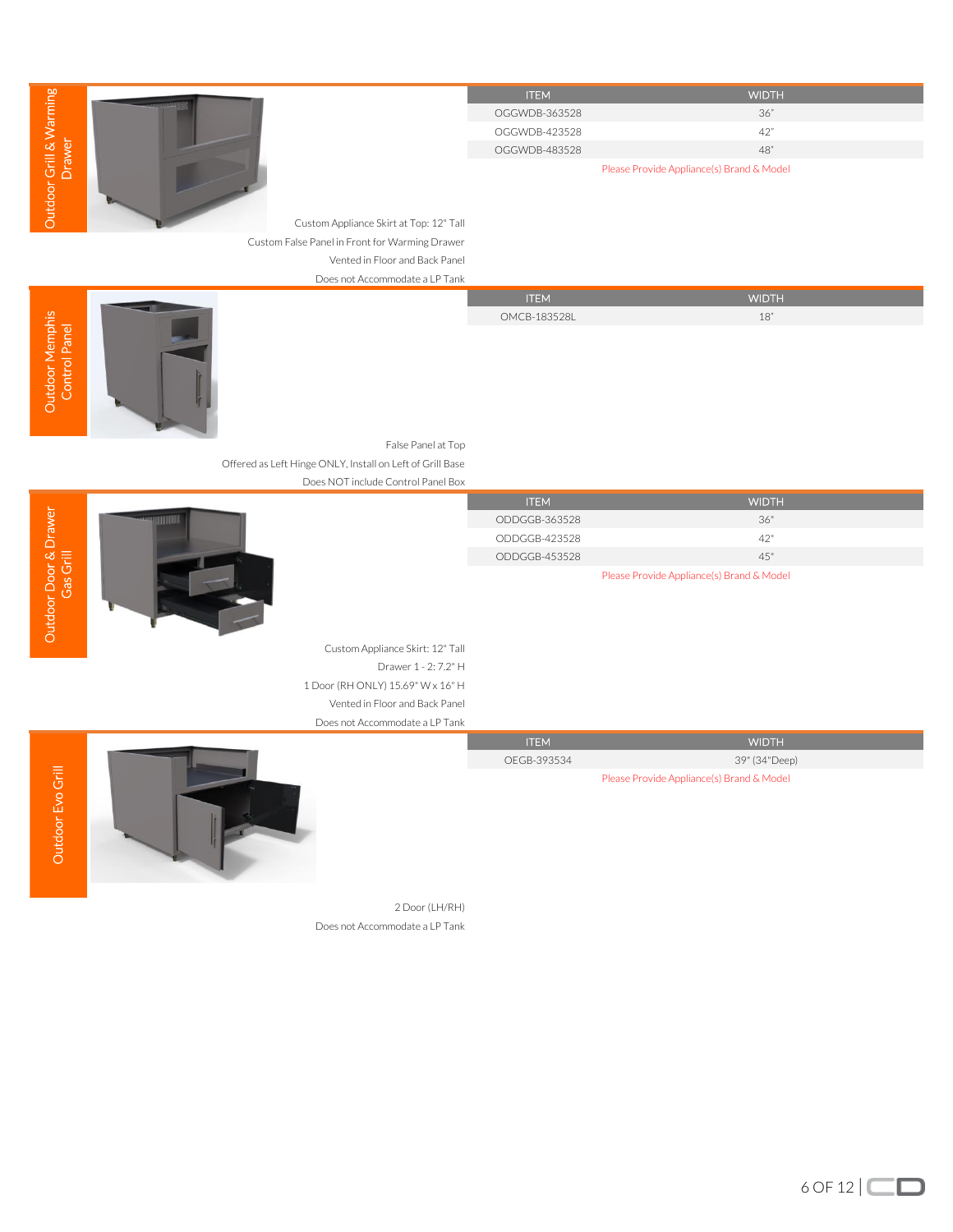|                                |                                                   | <b>ITEM</b>  | <b>WIDTH</b>                                                                                    |
|--------------------------------|---------------------------------------------------|--------------|-------------------------------------------------------------------------------------------------|
|                                |                                                   | OPBB-243528  | 24"                                                                                             |
| Outdoor Power Burner           | 中間                                                | OPBB-303528  | $30"$                                                                                           |
|                                |                                                   | OPBB-363528  | 36"                                                                                             |
|                                |                                                   |              |                                                                                                 |
|                                |                                                   |              |                                                                                                 |
|                                |                                                   |              | Please Provide Appliance(s) Brand & Model                                                       |
|                                |                                                   |              |                                                                                                 |
|                                | Custom Appliance Shelf Height/Width               |              |                                                                                                 |
|                                | 1 Drawer: 10" H                                   |              |                                                                                                 |
|                                | CANNOT be at End of Cabinet Run or Beside Opening |              |                                                                                                 |
|                                |                                                   | <b>ITEM</b>  | <b>WIDTH</b>                                                                                    |
|                                |                                                   | OCGC-243528  | 24"                                                                                             |
|                                |                                                   | OCGC-303528  | 30"                                                                                             |
|                                |                                                   | OCGC-243530  | 24" (30" deep)                                                                                  |
| Outdoor Ceramic Grill          |                                                   | OCGC-303530  | 30" (30" deep)                                                                                  |
|                                |                                                   |              |                                                                                                 |
|                                |                                                   | OCGC-303532  | 30" (32" deep)                                                                                  |
|                                |                                                   | OCGC-303536  | 30" (36" deep)                                                                                  |
|                                | Shelf Height Adjusts to Grill Brand/Model         |              | Please Provide Appliance(s) Brand & Model                                                       |
|                                | 24" - 1 Door (LH or RH),                          |              | Island is recommended. If unit is to remain stationary against a wall, the cabinet must be      |
|                                | 30" - 2 Door (LH/RH)                              |              | 28" Deep for a Medium Grill, 32" Deep for a Large Grill, and 36" Deep for an Extra Large Grill. |
|                                | 24"w - Med. or LG. Grill, 30"w - LG or XL Grill   |              | (Kamado Joe II is exempt from these specifications due to hinge size)                           |
|                                |                                                   | <b>ITEM</b>  | <b>WIDTH</b>                                                                                    |
|                                |                                                   | OICGC-403528 | 40"                                                                                             |
|                                |                                                   |              |                                                                                                 |
|                                |                                                   |              |                                                                                                 |
|                                |                                                   |              | Please Provide Appliance(s) Brand & Model                                                       |
| Inside Corner Ceramic Grill    |                                                   |              |                                                                                                 |
|                                |                                                   |              |                                                                                                 |
|                                |                                                   |              |                                                                                                 |
|                                |                                                   |              |                                                                                                 |
|                                | Shelf Height Adjusts to Grill Brand/Model         |              |                                                                                                 |
|                                |                                                   |              |                                                                                                 |
|                                | 1 Door (LH or RH) Width = 13 3/4"                 |              |                                                                                                 |
|                                | Med., LG., or XL Grill                            |              |                                                                                                 |
|                                | CANNOT be at End of Cabinet Run or Beside Opening |              |                                                                                                 |
|                                |                                                   | <b>ITEM</b>  | <b>WIDTH</b>                                                                                    |
|                                |                                                   | OCGS-303528  | $30"$                                                                                           |
|                                |                                                   |              | Please Provide Appliance(s) Brand & Model                                                       |
|                                |                                                   |              | Island is recommended. If unit is to remain stationary against a wall, the cabinet must be      |
|                                |                                                   |              | offset to accommodate certain Grill Brands/Models.                                              |
| Outdoor Ceramic<br>Grill Stand |                                                   |              |                                                                                                 |
|                                | 1 Drawer: 10" H                                   |              |                                                                                                 |
|                                |                                                   |              |                                                                                                 |
|                                |                                                   |              |                                                                                                 |
|                                |                                                   |              |                                                                                                 |
|                                |                                                   |              |                                                                                                 |

 $7$  OF 12  $\Box$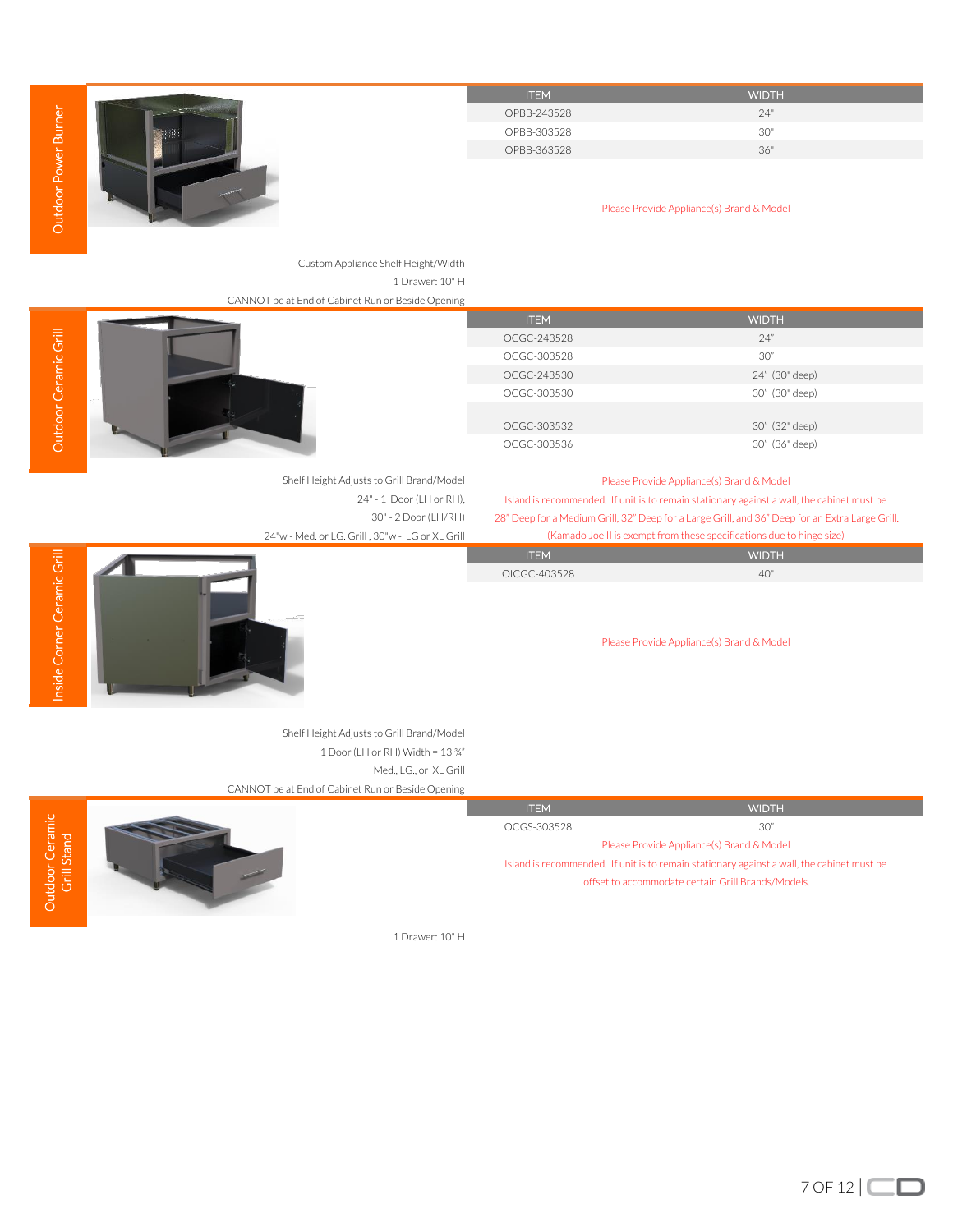|                                   |                                                     | OIB-12-48" x 24.875"D                    | $12" - 48"$                                                |
|-----------------------------------|-----------------------------------------------------|------------------------------------------|------------------------------------------------------------|
| Outdoor Island                    |                                                     | OIB-12-48 x 26.875"D                     | $12" - 48"$                                                |
|                                   |                                                     | OIB-49-72 x 24.875"D                     | 49" - 72"                                                  |
|                                   |                                                     | OIB-49-72 x 26.875"D                     | $49" - 72"$                                                |
|                                   |                                                     | OIB-73-96 x 24.875"D                     | 73" - 96"                                                  |
|                                   | Available with Legs 4"H Adjustable or 3"H Casters   | OIB-73-96 x 26.875"D                     | $73" - 96"$                                                |
|                                   | 12"-71" = 4 Casters/Legs, 72"-96" = 6 Casters/ Legs |                                          | 3.125" Shallower than cabinets                             |
|                                   | CANNOT be used with Stand-Alone Appliances          |                                          | Example 28"D cabinet- 3.125"= 24.875"D Outdoor Island Base |
|                                   | Color Matches Cabinet Frame                         |                                          | Island Base with Casters adds 5 7/8" to Cabinet Height     |
|                                   | Used for One Piece Build (Comparable to Coastals)   |                                          | Island Base with Legs adds 5 9/16" to Cabinet Height       |
|                                   |                                                     | <b>ITEM</b>                              | <b>WIDTH</b>                                               |
|                                   |                                                     | OCL-187829.5                             | 18"                                                        |
|                                   |                                                     | OCL-217829.5                             | 21"                                                        |
| 78" Outdoor Locker                |                                                     | OCL-247829.5                             | 24"                                                        |
|                                   |                                                     | OCL-277829.5                             | 27"                                                        |
|                                   |                                                     | OCL-307829.5                             | 30"                                                        |
|                                   | 1 Door (LH or RH)                                   |                                          |                                                            |
|                                   | 2 Full Width Adjustable Shelves                     |                                          |                                                            |
|                                   | 1 Full Width Fixed Shelf with Coat Hanger           |                                          |                                                            |
|                                   | Must be Attached to a Wall                          |                                          |                                                            |
|                                   | Cannot be used with an Outdoor Island Base          |                                          |                                                            |
|                                   |                                                     | <b>ITEM</b>                              | <b>WIDTH</b>                                               |
|                                   |                                                     | OCL-188429.5                             | 18"                                                        |
| 84" Outdoor Locker                |                                                     | OCL-218429.5                             | 21"                                                        |
|                                   |                                                     | OCL-248429.5                             | 24"                                                        |
|                                   |                                                     | OCL-278429.5                             | 27"                                                        |
|                                   |                                                     | OCL-308429.5                             | 30"                                                        |
|                                   | 1 Door (LH or RH)                                   |                                          |                                                            |
|                                   | 2 Full Width Adjustable Shelves                     |                                          |                                                            |
|                                   | 1 Full Width Fixed Shelf with Coat Hanger           |                                          |                                                            |
|                                   | Must be Attached to a Wall                          |                                          |                                                            |
|                                   | Cannot be used with an Outdoor Island Base          |                                          |                                                            |
|                                   |                                                     | <b>BASE &amp; LOCKER CABINET OPTIONS</b> |                                                            |
|                                   |                                                     | <b>ITEM</b>                              | <b>WIDTH</b>                                               |
|                                   |                                                     | <b>BLAS-1828</b>                         | 18"                                                        |
|                                   |                                                     | <b>BLAS-2128</b>                         | 21"                                                        |
|                                   |                                                     |                                          |                                                            |
|                                   |                                                     | <b>BLAS-2428</b>                         | 24"                                                        |
| Base & Locker<br>Additional Shelf |                                                     | <b>BLAS-2728</b>                         | 27"                                                        |

 $\sqrt{2}$ 

V ∼ **ITEM** WIDTH

נ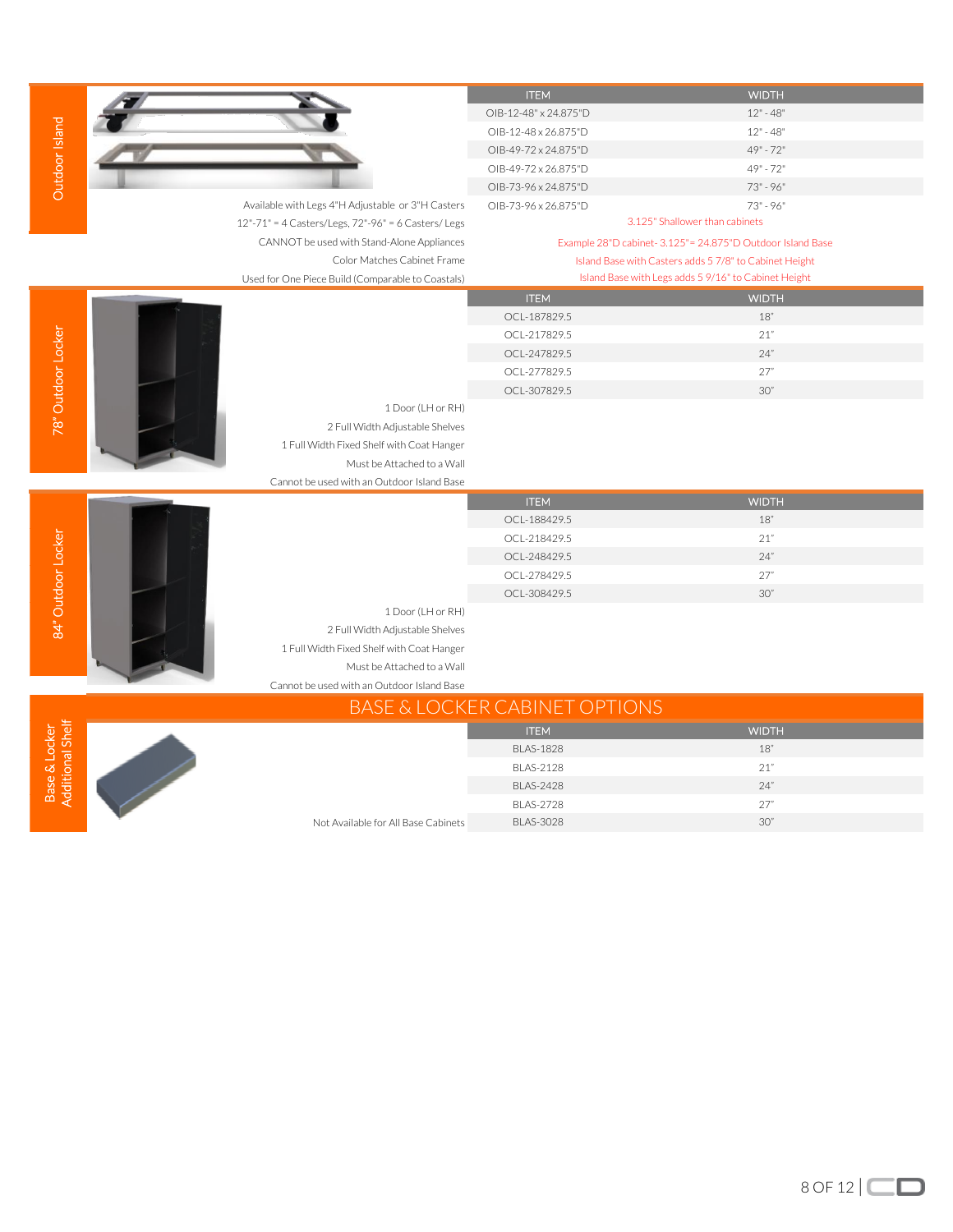|                                            |                                 | <b>ITEM</b>                | <b>WIDTH</b>                  |
|--------------------------------------------|---------------------------------|----------------------------|-------------------------------|
| Outdoor 18" H<br>Overhead                  |                                 | KOC-121812                 | 12"                           |
|                                            |                                 | KOC-151812                 | 15"                           |
|                                            |                                 | KOC-181812                 | 18"                           |
|                                            |                                 | KOC-211812                 | $21"$                         |
|                                            |                                 | KOC-241812                 | 24"                           |
|                                            |                                 | KOC-271812                 | 27"                           |
|                                            |                                 | KOC-301812                 | 30"                           |
|                                            | $12" - 24" = 1 Door (LH or RH)$ | KOC-331812                 | 33"                           |
|                                            | $27" - 36" = 2 Door (LH/RH)$    | KOC-361812                 | 36"                           |
|                                            |                                 | <b>ITEM</b>                | <b>WIDTH</b>                  |
|                                            |                                 | KOC-122412                 | 12"                           |
|                                            |                                 | KOC-152412                 | 15"                           |
|                                            |                                 | KOC-182412                 | 18"                           |
|                                            |                                 | KOC-212412                 | 21"                           |
|                                            |                                 | KOC-242412                 | 24"                           |
| Outdoor 24" H Overhead                     |                                 | KOC-272412                 | 27"                           |
|                                            | 1 Full Width Shelf              | KOC-302412                 | 30"                           |
|                                            | 12" - 24" = 1 Door (LH or RH)   | KOC-332412                 | $33"$                         |
|                                            | 27" - 36" = 2 Door (LH/RH)      | KOC-362412                 | 36"                           |
| Outdoor 30" H Overhead                     |                                 | <b>ITEM</b>                | <b>WIDTH</b>                  |
|                                            |                                 | KOC-123012                 | 12"                           |
|                                            |                                 | KOC-153012                 | 15"                           |
|                                            |                                 | KOC-183012                 | 18"                           |
|                                            |                                 | KOC-213012                 | 21"                           |
|                                            |                                 | KOC-243012                 | 24"                           |
|                                            |                                 | KOC-273012                 | 27"                           |
|                                            | 1 Full Width Shelf              | KOC-303012                 | 30"                           |
|                                            | 12" - 24" = 1 Door (LH or RH)   | KOC-333012                 | $33"$                         |
|                                            | 27" - 36" = 2 Door (LH/RH)      | KOC-363012                 | 36"                           |
|                                            |                                 | <b>ITEM</b>                | <b>DIMENSIONS</b>             |
| itdoor Overhead Blind<br>Corner - 36" Wide |                                 | OOBC-361812<br>OOBC-362412 | 36"W x 18" H<br>36" W x 24" H |
|                                            |                                 | OOBC-363012                | 36"W x 30" H                  |
|                                            |                                 |                            |                               |
|                                            |                                 |                            |                               |
|                                            |                                 |                            |                               |
|                                            | 18" High -No Shelf              |                            |                               |
| õ                                          | 24" & 30" - 1 Shelf             |                            |                               |
|                                            | All Cabinets 1 Door (LH or RH)  |                            |                               |
|                                            |                                 | <b>ITEM</b>                | <b>DIMENSIONS</b>             |
| Outdoor Inside<br>Corner Overhead          |                                 | KOIC-241812                | 24" W x 18" H                 |
|                                            |                                 | KOIC-242412                | 24" W x 24" H                 |
|                                            |                                 | KOIC-243012                | 24" W x 30" H                 |
|                                            |                                 |                            |                               |
|                                            |                                 |                            |                               |
|                                            |                                 |                            |                               |

Outdoor Inside<br>Corner Overhead



18" High -No Shelf 24" & 30" - 1 Shelf All Cabinets 1 Door (LH or RH) CANNOT be at End of Cabinet Run or Beside Opening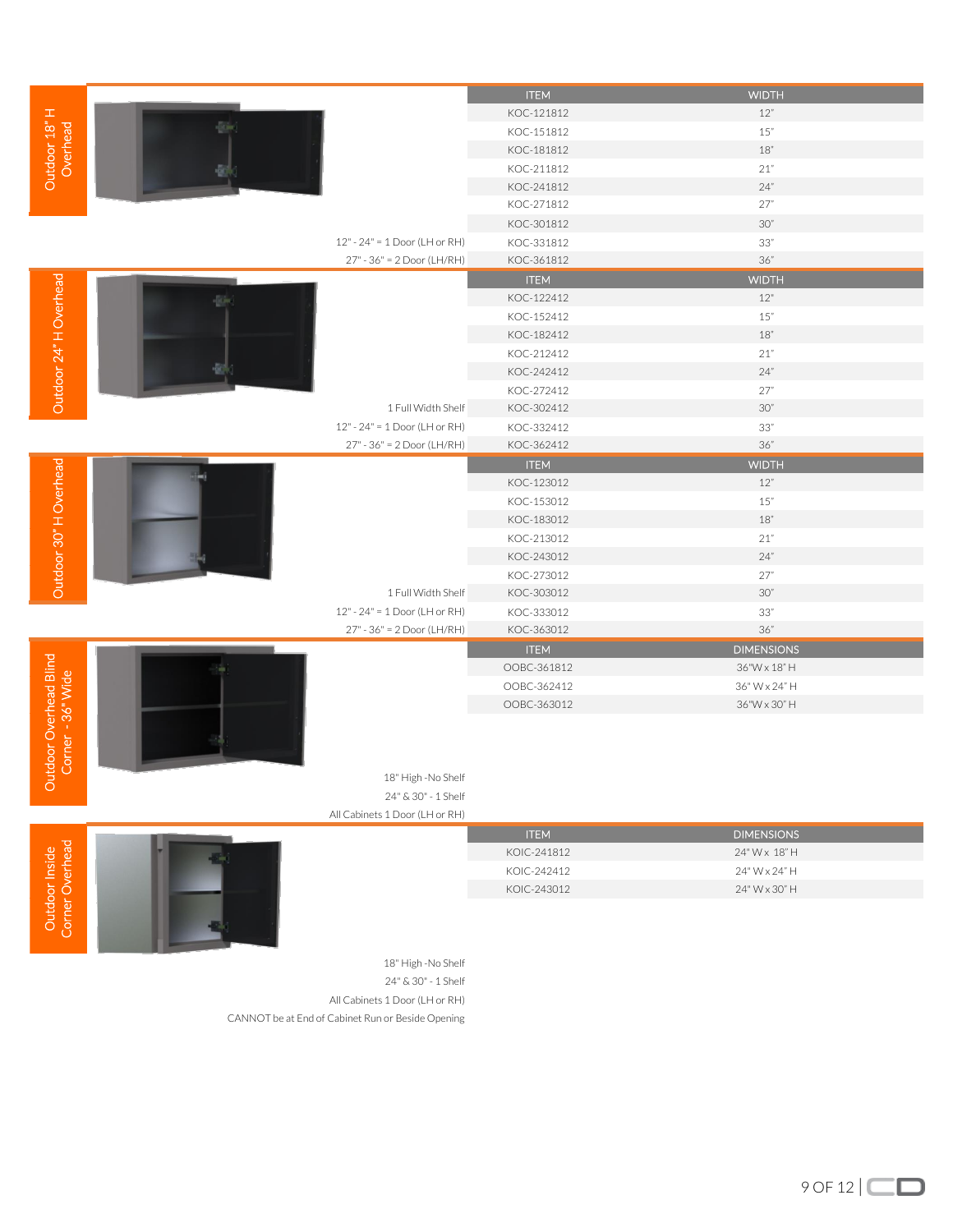|                       | <b>ITEM</b>   | <b>WIDTH</b> |
|-----------------------|---------------|--------------|
| Overhead              | OAS-12        | 12"          |
|                       | OAS-15        | 15"          |
| မြို့                 | OAS-18        | 18"          |
| Additional C<br>Shelv | OAS-21        | 21"          |
|                       | OAS-24        | 24"          |
|                       | OAS-27<br>27" |              |
|                       | OAS-30        | 30"          |
|                       | OAS-33        | 33"          |
|                       | OAS-36        | 36"          |

## OUTDOOR KITCHEN COUNTERTOP OPTIONS

L.

ITEM DESCRIPTION ACT- 28.5 Countertop, 28" D x 1.25" Thick ACT- 29 Countertop, 29" D x 1.25" Thick ACT-30.5 Countertop, 30.5"D x 1.25" Thick ACT- 31 Countertop, 31" D x 1.25" Thick ACT-32.5 Countertop, 32.5"D x 1.25" Thick ACT- 33 Countertop, 33"D x 1.25" Thick ACT- 36.5 Countertop, 36.5"D x 1.25" Thick ACT- 37 Countertop, 37" D x 1.25" Thick ABS-4 Backsplash, 4"H x 1"Thick ABT-16 Bar Top with Risers, 16"D x 1.25"Thick

.090 Aluminum, Powder Coated

ALL Pricing is Cost Per Lineal Inch

Countertop Overhang is 1/2" on all sides, UNLESS against wall

'ar Top Corner Support Measurements: 8" W x 8"D x 5" H; Center Support Measurements: 12" W x 5" H

Center Supports are needed for every 5' of Bar Top

|          | <b>DESCRIPTION</b>                     |
|----------|----------------------------------------|
| SST-28.5 | Countertop, 28"D x 1.25" Thick         |
| $SST-29$ | Countertop, 29" D x 1.25" Thick        |
| SST-30.5 | Countertop, 30.5"D x 1.25" Thick       |
| $SST-31$ | Countertop, 31"D x 1.25" Thick         |
| SST-32.5 | Countertop, 32.5"D x 1.25" Thick       |
| SST-33   | Countertop, 33"D x 1.25" Thick         |
| SST-36.5 | Countertop, 36.5"D x 1.25" Thick       |
| SST-37   | Countertop, 37"D x 1.25" Thick         |
| SSBS-4   | Back Splash, 4"H x 1"Thick             |
| SSBT-16  | Bar Top with Risers, 16"D x 1.25"Thick |

16G, Food Grade Stainless Steel

ALL Pricing is Cost Per Lineal Inch

Countertop Overhang is 1/2" on all sides, UNLESS against wall

Bar Top Corner Support Measurements: 8" W x 8"D x 5" H;

Center Support Measurements: 12" W x 5" H

Center Supports are needed for every 5' of Bar Top Countertop Overlap of Bar Top is 9", Edge Overhang of 7"



Aluminum Countertops & Options

Countertops & Aluminum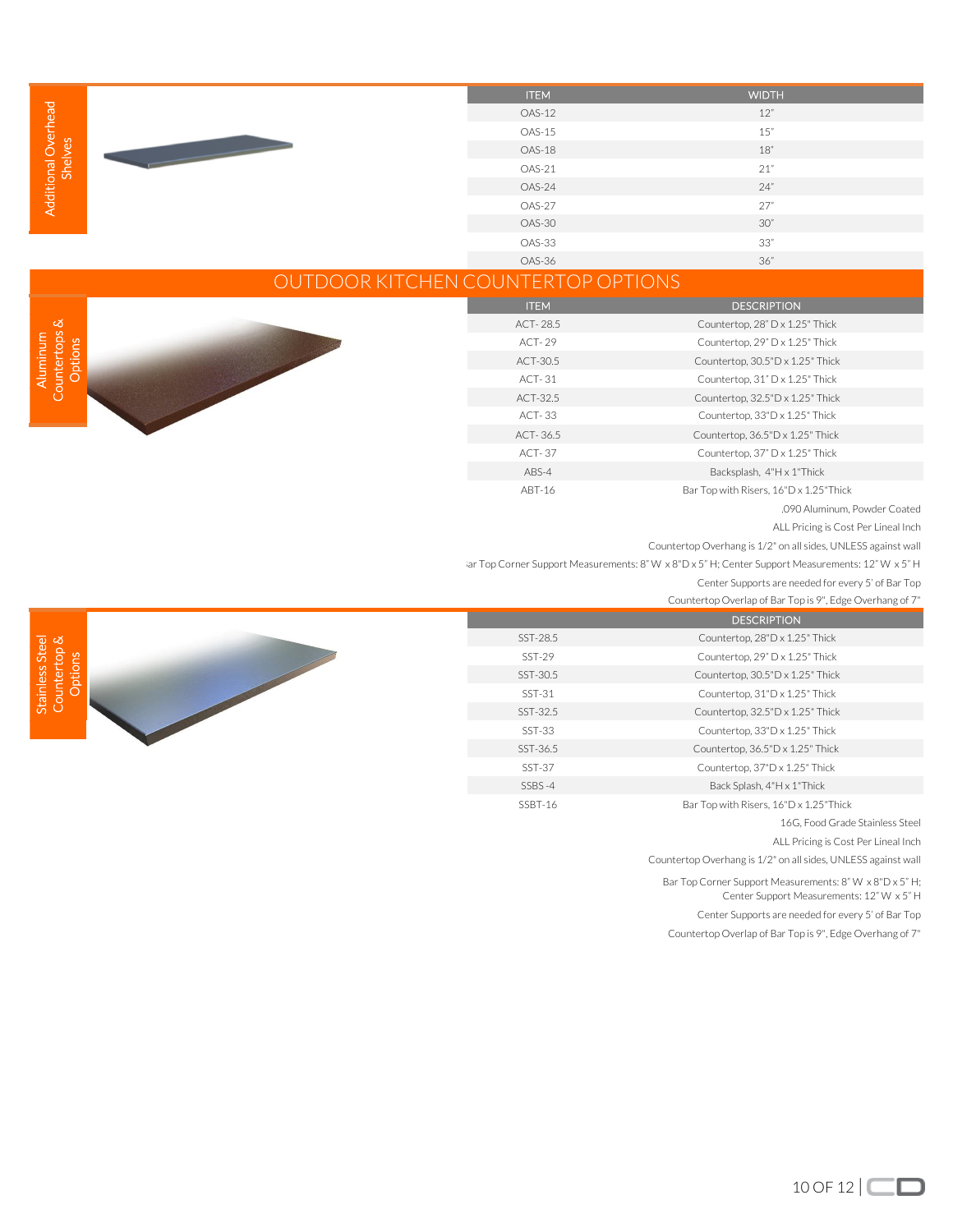| OUTDOOR KITCHEN ADD-ONS   OPTIONS |            |                                                           |                                                                        |
|-----------------------------------|------------|-----------------------------------------------------------|------------------------------------------------------------------------|
|                                   |            | <b>ITEM</b>                                               | <b>DESCRIPTION</b>                                                     |
| Sink & Plumb Options              |            | <b>SINK-30</b>                                            | 30" Premium Sink and Sprayer Spring Faucet                             |
|                                   |            |                                                           | 304, 18G Stainless Steel, Undermount Sink Installation                 |
|                                   |            |                                                           | Brushed Satin Finish Sink Basin, Brushed Nickel Finished Spring Faucet |
|                                   |            |                                                           | Minimum 33" Sink Base-- Faucet Behind Sink Basin                       |
|                                   |            |                                                           | Minimum 39" Sink Base -- Faucet on Left/Right of Sink Basin            |
|                                   |            | $SINK-15$                                                 | 15" Standard Sink and Faucet                                           |
|                                   |            |                                                           | 201, 18G Stainless Steel, Drop-In Sink Installation,                   |
|                                   |            |                                                           | Brushed Satin Finish Sink Basin, Brushed Nickel Finish Faucet          |
|                                   |            |                                                           | Minimum 18" Wide Base                                                  |
|                                   |            | <b>WTP</b>                                                | On Demand Water System                                                 |
|                                   |            |                                                           | 12 Volt Pump, Battery Not Included                                     |
|                                   |            |                                                           | One 5-gal Fresh Water Tank   One 5-gal Gray Water Tank                 |
|                                   |            | <b>ITEM</b>                                               | <b>DESCRIPTION</b>                                                     |
|                                   |            | 4ADALEGS                                                  | Set of 4-ADA Compliant Legs, 1.5"-2.5" Tall                            |
|                                   |            |                                                           | CANNOT Accommodate Toe Kick                                            |
| Accessories                       | <b>TBH</b> | Towel bar Handle                                          |                                                                        |
|                                   |            |                                                           | Towel Bar/Grab Handle for maneuvering units                            |
| Miscellaneous                     |            | Adds 4 1/4" width to cabinet, 3 3/4" width to overall run |                                                                        |
|                                   |            |                                                           |                                                                        |
|                                   |            |                                                           |                                                                        |